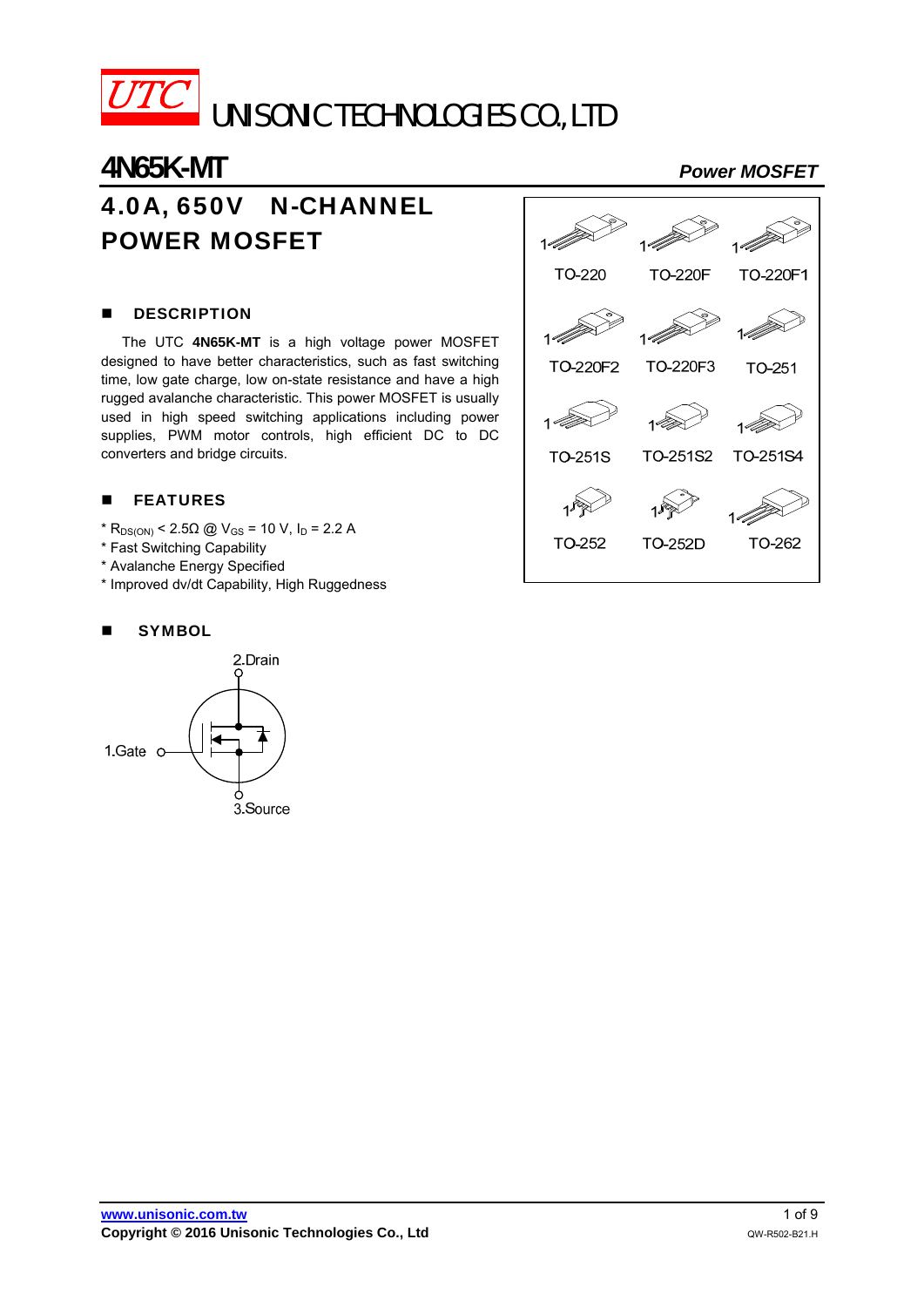## **DE ORDERING INFORMATION**

| <b>Ordering Number</b>           |                       | Package        | Pin Assignment |                |   |                  |  |
|----------------------------------|-----------------------|----------------|----------------|----------------|---|------------------|--|
| Lead Free                        | Halogen Free          |                |                | $\overline{2}$ | 3 | Packing          |  |
| 4N65KL-TA3-T                     | 4N65KG-TA3-T          | TO-220         | G              | D              | S | Tube             |  |
| 4N65KL-TF3-T                     | 4N65KG-TF3-T          | <b>TO-220F</b> | G              | D              | S | Tube             |  |
| 4N65KL-TF1-T                     | 4N65KG-TF1-T          | TO-220F1       | G              | D              | S | Tube             |  |
| 4N65KL-TF2-T                     | 4N65KG-TF2-T          | TO-220F2       | G              | D              | S | Tube             |  |
| 4N65KL-TF3T-T                    | 4N65KG-TF3T-T         | TO-220F3       | G              | D              | S | Tube             |  |
| 4N65KL-TM3-T                     | 4N65KG-TM3-T          | TO-251         | G              | D              | S | Tube             |  |
| 4N65KL-TMS-T                     | 4N65KG-TMS-T          | TO-251S        | G              | D              | S | Tube             |  |
| 4N65KL-TMS2-T                    | 4N65KG-TMS2-T         | TO-251S2       | G              | D              | S | Tube             |  |
| 4N65KL-TMS4-T                    | 4N65KG-TMS4-T         | TO-251S4       | G              | D              | S | Tube             |  |
| 4N65KL-TN3-R                     | 4N65KG-TN3-R          | TO-252         | G              | D              | S | <b>Tape Reel</b> |  |
| 4N65KL-TND-R                     | 4N65KG-TND-R          | TO-252D        | G              | D              | S | <b>Tape Reel</b> |  |
| 4N65KL-T2Q-T                     | 4N65KG-T2Q-T          | TO-262         | G              | D              | S | Tube             |  |
| Note:<br>Pin Assignment: G: Gate | D: Drain<br>S: Source |                |                |                |   |                  |  |



#### **MARKING**



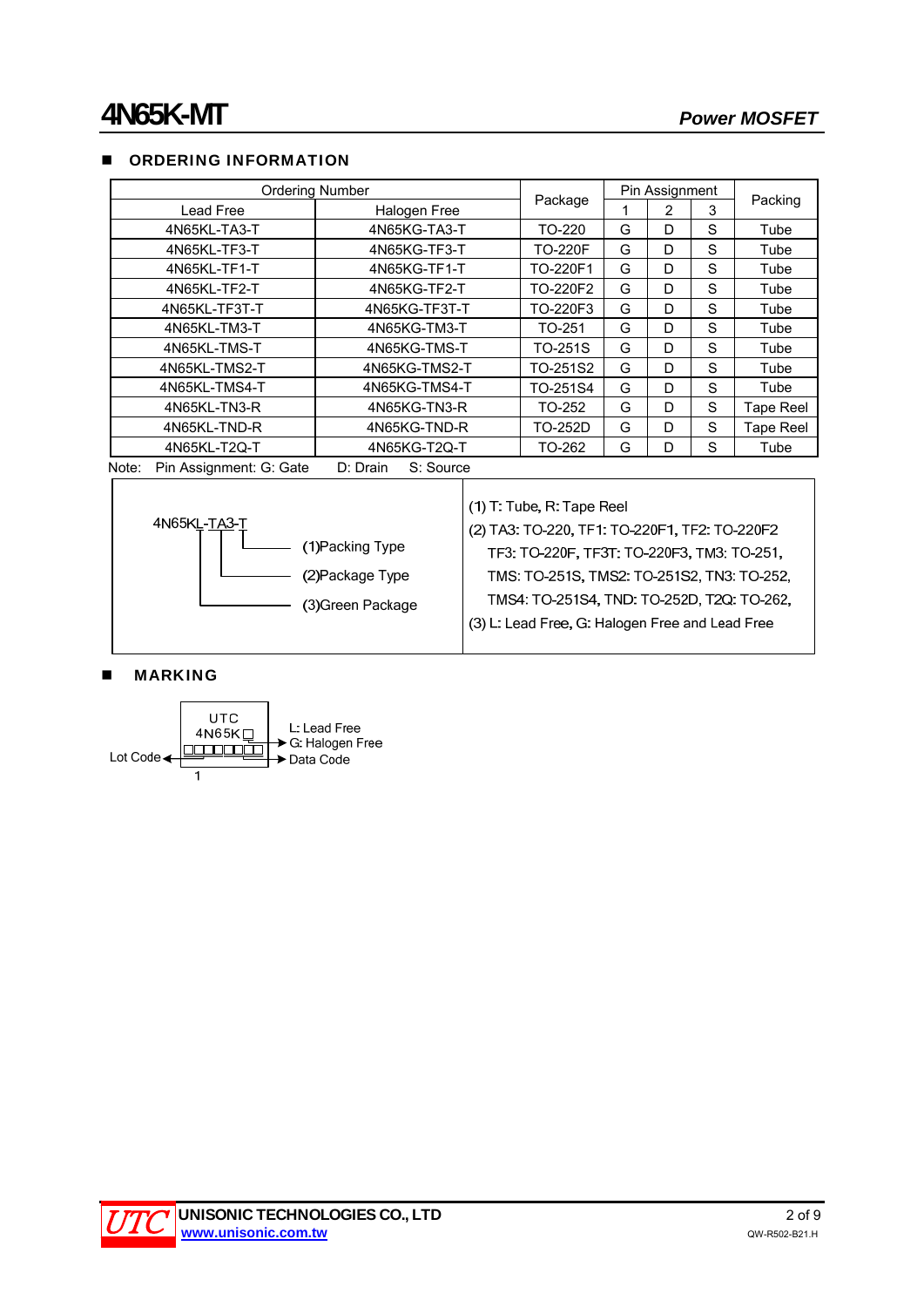| <b>PARAMETER</b>                  |                                                       | <b>SYMBOL</b>          | <b>RATINGS</b>  | UNIT         |
|-----------------------------------|-------------------------------------------------------|------------------------|-----------------|--------------|
| Drain-Source Voltage              |                                                       | <b>V<sub>DSS</sub></b> | 650             | $\vee$       |
| Gate-Source Voltage               |                                                       | $V$ <sub>GSS</sub>     | ±30             | $\vee$       |
| Drain Current                     | Continuous                                            | ΙD                     | 4.0             | A            |
|                                   | Pulsed (Note2)                                        | <b>I</b> <sub>DM</sub> | 16              | A            |
| <b>Avalanche Energy</b>           | Single Pulsed (Note3)                                 | $E_{AS}$               | 200             | mJ           |
| Peak Diode Recovery dv/dt (Note4) |                                                       | dv/dt                  | 2.63            | V/ns         |
| Power Dissipation                 | TO-220/TO-262                                         |                        | 106             | W            |
|                                   | TO-220F                                               |                        | 34              | W            |
|                                   | TO-220F1/TO-220F2<br>TO-220F3                         | $P_D$                  | 36              | W            |
|                                   | TO-251/TO-251S<br>TO-251S2/TO-251S4<br>TO-252/TO-252D |                        | 50              | W            |
| Junction Temperature              |                                                       | ТJ                     | $+150$          | $^{\circ}C$  |
| <b>Operating Temperature</b>      |                                                       | $T_{\mathsf{OPR}}$     | $-55 - +150$    | $^{\circ}$ C |
| Storage Temperature               |                                                       | T <sub>STG</sub>       | $-55 \sim +150$ | $^{\circ}C$  |

## **ABSOLUTE MAXIMUM RATINGS** ( $T_c$  = 25 $^{\circ}$ C, unless otherwise specified)

Notes: 1. Absolute maximum ratings are those values beyond which the device could be permanently damaged. Absolute maximum ratings are stress ratings only and functional device operation is not implied.

2. Repetitive Rating : Pulse width limited by maximum junction temperature

3. L=25mH,  $I_{AS}$ =4A,  $V_{DD}$ =50V, R<sub>G</sub>=25  $\Omega$ , Starting T<sub>J</sub> = 25°C

4. I<sub>SD</sub>≤4.4A, di/dt≤200A/μs, V<sub>DD</sub>≤ BV<sub>DSS</sub>, Starting T<sub>J</sub> = 25°C

## **THERMAL RESISTANCES CHARACTERISTICS**

| <b>PARAMETER</b>    |                                                        | <b>SYMBOL</b>     | <b>RATINGS</b> | <b>UNIT</b>   |
|---------------------|--------------------------------------------------------|-------------------|----------------|---------------|
| Junction to Ambient | TO-220/TO-262<br>TO-220F/TO-220F1<br>TO-220F2/TO-220F3 |                   | 62.5           | $\degree$ C/W |
|                     | TO-251/TO-251S<br>TO-251S2/TO-251S4<br>TO-252/TO-252D  | $\theta_{JA}$     | 110            | $\degree$ C/W |
| Junction to Case    | TO-220/TO-262                                          |                   | 1.18           | $\degree$ C/W |
|                     | TO-220F/TO-220F1                                       |                   | 3.47           | $\degree$ C/W |
|                     | TO-220F3                                               |                   | 3.67           | °C/W          |
|                     | TO-220F2                                               | $\theta_{\rm JC}$ | 3.57           | °C/W          |
|                     | TO-251/TO-251S<br>TO-251S2/TO-251S4<br>TO-252/TO-252D  |                   | 2.5            | $\degree$ C/W |

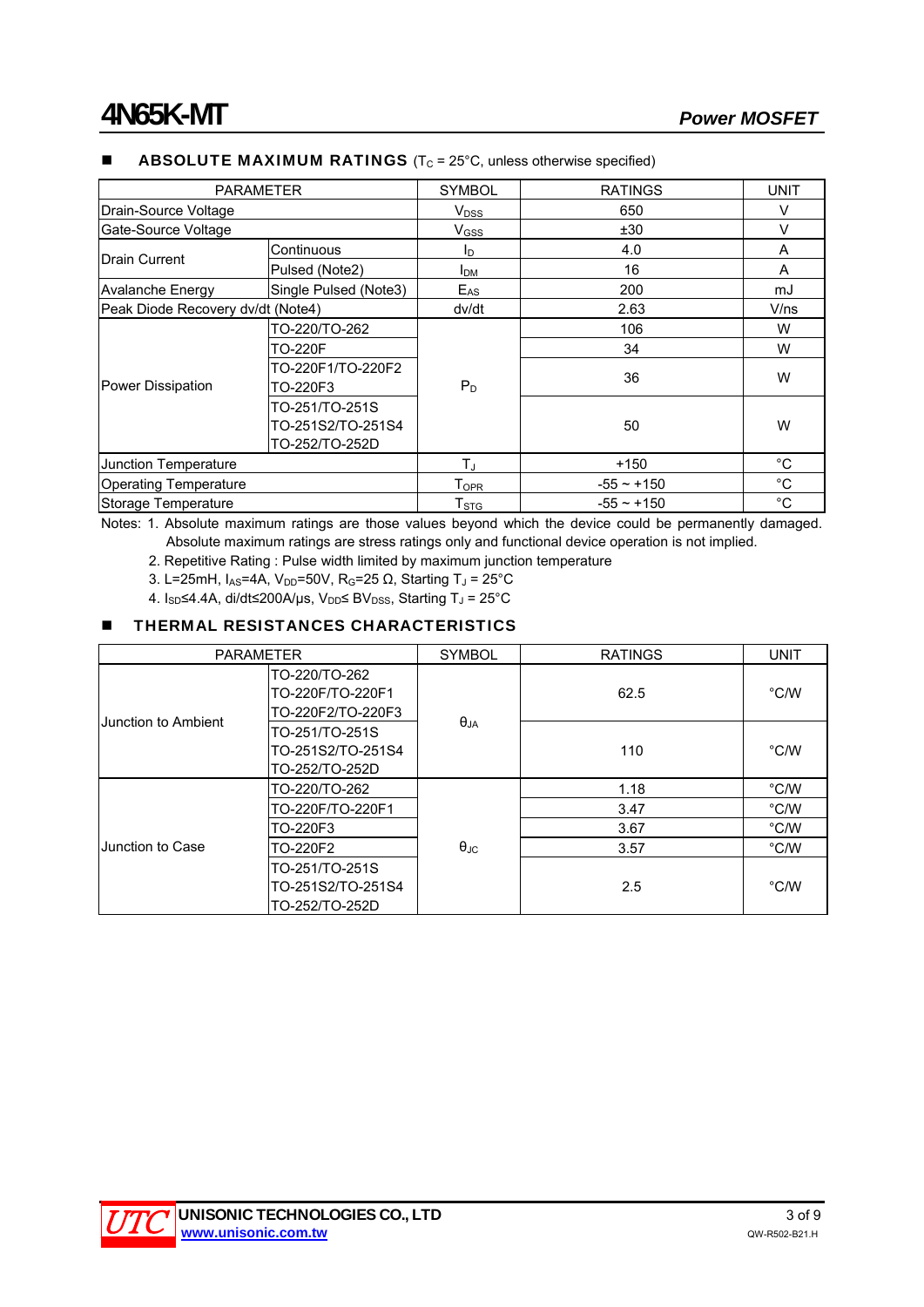| <b>PARAMETER</b>                                            |         | <b>SYMBOL</b>                            | <b>TEST CONDITIONS</b>                                     | <b>MIN</b> | <b>TYP</b> | <b>MAX UNIT</b> |        |  |
|-------------------------------------------------------------|---------|------------------------------------------|------------------------------------------------------------|------------|------------|-----------------|--------|--|
| <b>OFF CHARACTERISTICS</b>                                  |         |                                          |                                                            |            |            |                 |        |  |
| Drain-Source Breakdown Voltage                              |         | BV <sub>DSS</sub>                        | $V_{GS}$ = 0 V, $I_D$ = 250µA                              | 650        |            |                 | $\vee$ |  |
| Drain-Source Leakage Current                                |         | $I_{DSS}$                                | $V_{DS}$ = 650 V, V <sub>GS</sub> = 0 V                    |            |            | 10              | μA     |  |
| Gate-Source Leakage Current                                 | Forward | $I_{GSS}$                                | $V_{GS}$ = 30 V, $V_{DS}$ = 0 V                            |            |            | 100             | nA     |  |
|                                                             | Reverse |                                          | $V_{GS}$ = -30 V, $V_{DS}$ = 0 V                           |            |            | $-100$          | nA     |  |
| Breakdown Voltage Temperature Coefficient                   |         | $\triangle$ BV $_{\rm DSS}/\triangle$ Tj | $\mathsf{II}_\mathsf{D}$ =250µA, Referenced to 25°C        |            | 0.6        |                 | V/°C   |  |
| <b>ON CHARACTERISTICS</b>                                   |         |                                          |                                                            |            |            |                 |        |  |
| Gate Threshold Voltage                                      |         | $V_{GS(TH)}$                             | $V_{DS} = V_{GS}$ , $I_D = 250 \mu A$                      | 2.0        |            | 4.0             | $\vee$ |  |
| Static Drain-Source On-State Resistance                     |         | $R_{DS(ON)}$                             | $V_{GS}$ = 10 V, $I_D$ = 2.2A                              |            | 1.77       | 2.50            | Ω      |  |
| <b>DYNAMIC CHARACTERISTICS</b>                              |         |                                          |                                                            |            |            |                 |        |  |
| Input Capacitance                                           |         | $C_{\text{ISS}}$                         |                                                            |            | 430        | 750             | pF     |  |
| Output Capacitance                                          |         | $C_{\underline{OSS}}$                    | $V_{DS}$ = 25 V, $V_{GS}$ = 0V,<br>$f = 1MHz$              |            | 60         | 90              | pF     |  |
| Reverse Transfer Capacitance                                |         | $C_{\text{RSS}}$                         |                                                            |            | 6          | 11              | pF     |  |
| <b>SWITCHING CHARACTERISTICS</b>                            |         |                                          |                                                            |            |            |                 |        |  |
| Total Gate Charge                                           |         | $Q_{G}$                                  | $V_{DS} = 50V$ , $V_{GS} = 10V$ ,                          |            | 17         | 20              | nC     |  |
| Gate-Source Charge                                          |         | $Q_{GS}$                                 | $I_D = 1.3A$ , $I_G = 100 \mu A$ (Note 1, 2)               |            | 4.9        | 5.5             | nC     |  |
| Gate-Drain Charge                                           |         | $Q_{GD}$                                 |                                                            |            | 3.7        | 4.2             | пC     |  |
| Turn-On Delay Time                                          |         | $t_{D(ON)}$                              |                                                            |            | 44         | 60              | ns     |  |
| Turn-On Rise Time                                           |         | t <sub>R</sub>                           | $V_{DD}$ =30V, V <sub>GS</sub> =10V, I <sub>D</sub> =0.5A, |            | 50         | 100             | ns     |  |
| Turn-Off Delay Time                                         |         | $t_{D(OFF)}$                             | $RG=25\Omega$ (Note 1, 2)                                  |            | 80         | 130             | ns     |  |
| <b>Turn-Off Fall Time</b>                                   |         |                                          |                                                            |            | 45         | 70              | ns     |  |
| SOURCE- DRAIN DIODE RATINGS AND CHARACTERISTICS             |         |                                          |                                                            |            |            |                 |        |  |
| Maximum Continuous Drain-Source Diode                       |         |                                          |                                                            |            |            | 4.4             | A      |  |
| <b>Forward Current</b>                                      |         | $\mathsf{I}_\mathsf{S}$                  |                                                            |            |            |                 |        |  |
| Maximum Pulsed Drain-Source Diode<br><b>Forward Current</b> |         | $I_{SM}$                                 |                                                            |            |            | 17.6            | A      |  |
|                                                             |         |                                          |                                                            |            |            |                 |        |  |
| Drain-Source Diode Forward Voltage                          |         | $V_{SD}$                                 | $I_S = 4.4A$ , $V_{GS} = 0V$                               |            |            | 1.4             | $\vee$ |  |
| Body Diode Reverse Recovery Time                            |         | $t_{rr}$                                 | $Is=4.4A$ . $V$ $(s=0V)$ .                                 |            | 410        |                 | ns     |  |
| Body Diode Reverse Recovery Charge                          |         | $Q_{rr}$                                 | $dl_F/dt = 100A/\mu s$ (Note 1)                            |            | 2.12       |                 | μC     |  |

#### **ELECTRICAL CHARACTERISTICS** ( $T_c$ =25°C, unless otherwise specified)

Notes: 1. Pulse Test: Pulse width ≤ 300μs, Duty cycle≤2%

2. Essentially independent of operating temperature

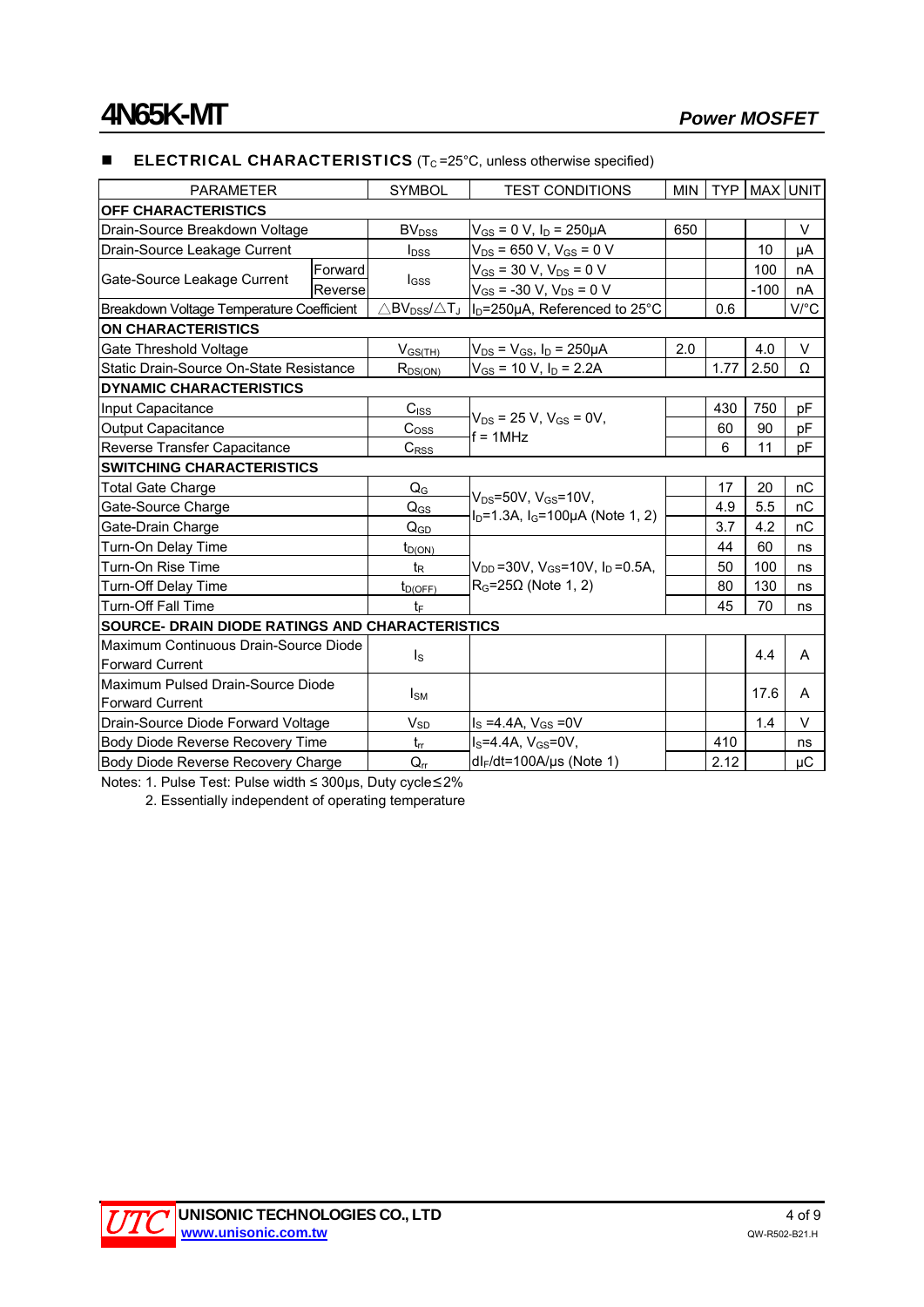## TEST CIRCUITS AND WAVEFORMS



**Peak Diode Recovery dv/dt Test Circuit** 





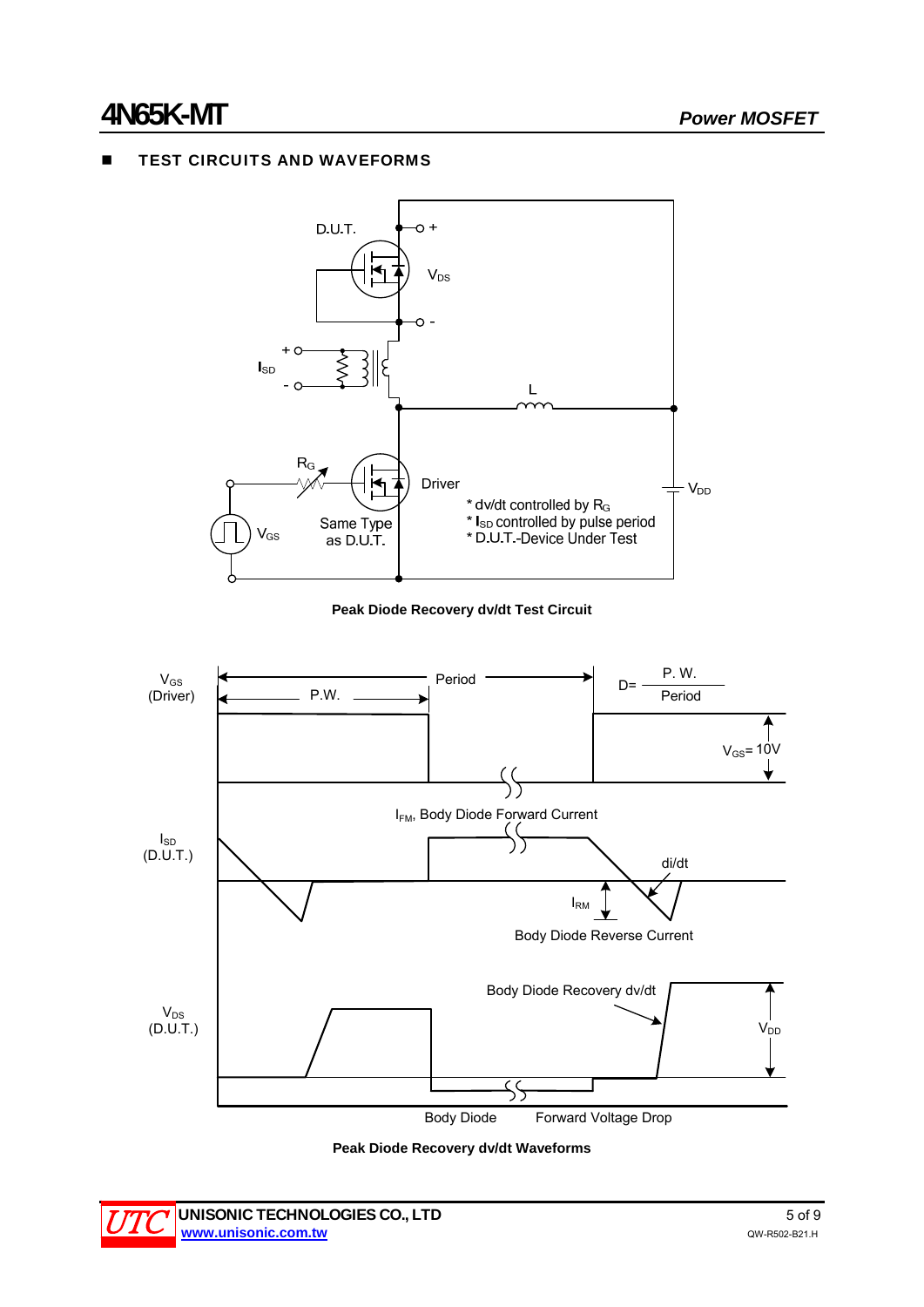## TEST CIRCUITS AND WAVEFORMS (Cont.)





**Switching Test Circuit Switching Waveforms**



**Gate Charge Test Circuit Gate Charge Waveform**









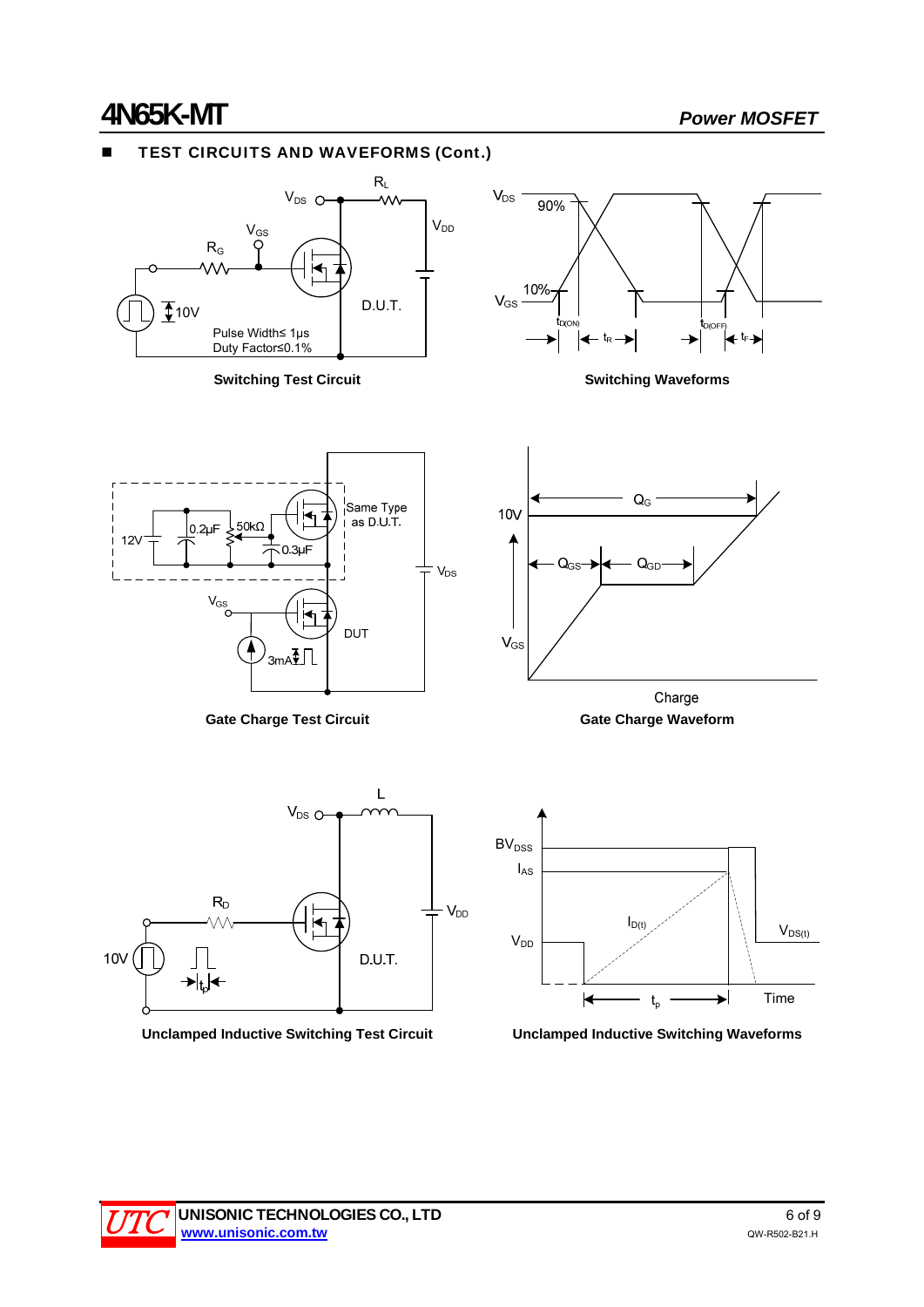$3.0$ 

 $10$ 

### TYPICAL CHARACTERISTICS6



 $1.0$ 

### UNISONIC TECHNOLOGIES CO., LTD 7 of 9 **www.unisonic.com.tw** QW-R502-B21.H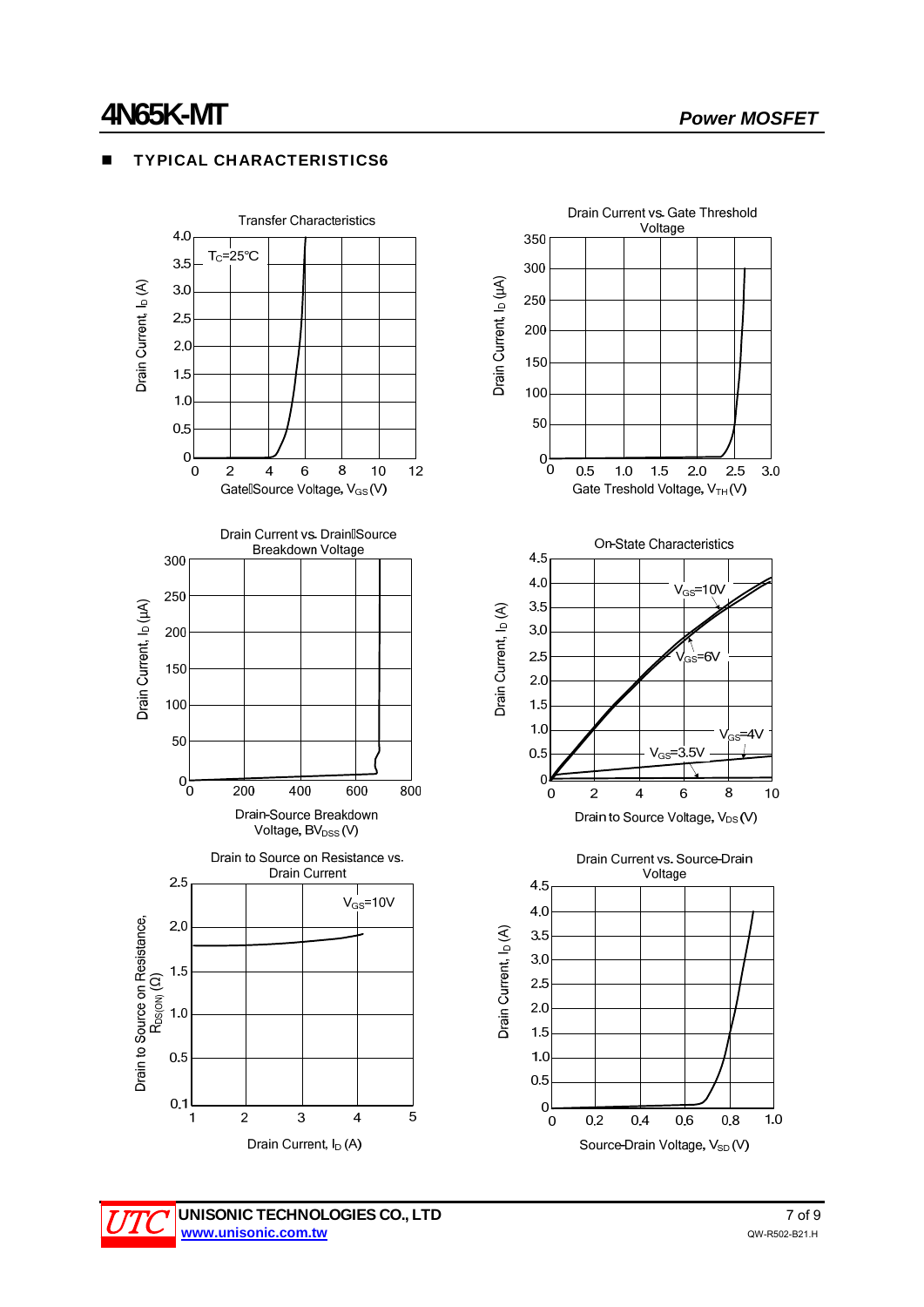## TYPICAL CHARACTERISTICS (Cont.)